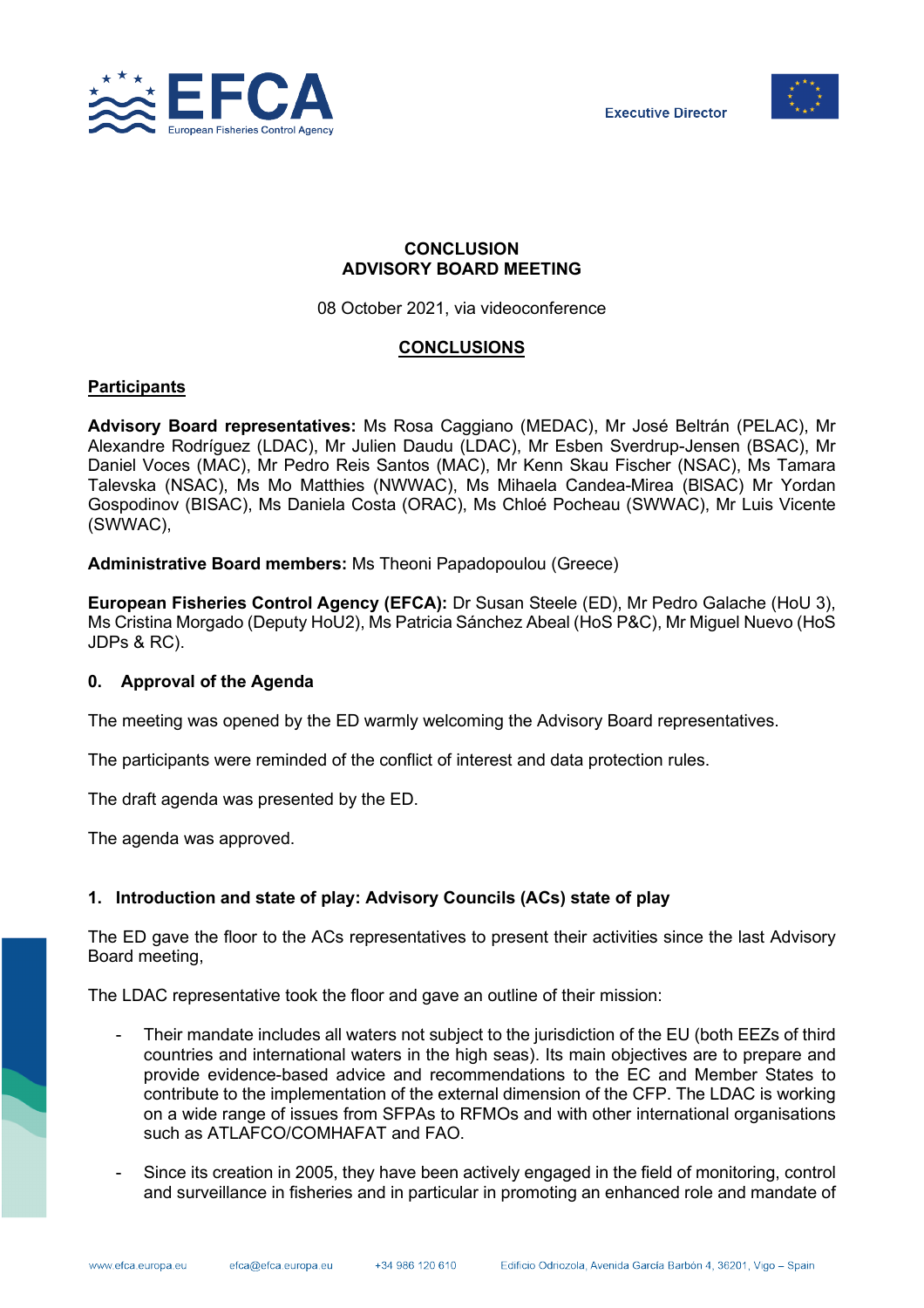the EFCA in assisting the Commission to implement the international dimension of the CFP. They regularly discuss with DG MARE about the state of play of the implementation of Fisheries Control, the IUU and the SMEFF Regulations and measures to increase transparency and reporting of fishing activities by both EU and non-EU vessels. They have been producing advice on trade policy issues, the promotion of level playing field for fishing products or the control of imports and traceability.

They are committed to continue actively engaging with EFCA and look forward to welcoming EFCA in their next meeting of their Executive Committee (30 November in Madrid), where they will hold an open dialogue on the state of play of the External Dimension of the CFP and future challenges and opportunities together with DG MARE (Directorate B), Spanish Ministry of Fisheries (SGP-MAPA) and Fisheries Transparency Initiative (FiTI).

Since the last Advisory Board meeting, the LDAC has engaged in the following activities:

- In May 2021, they adopted a fully-fledged piece of advice containing recommendations to progress and leverage in achieving an even level playing field for EU and non-EU fisheries products and fishing operations. This advice covered, amongst other things, IUU fishing, the implementation of the SMEFF, SFPAs and RFMOs. They have called for EFCA to play an active role in these areas.
- In the context of regional sustainable fisheries management in West Africa, they called on the EU to support efforts towards the regional management of shared resources in the region with, on the long term, the establishment of a non-tuna RFMO covering West African waters. On the short term, they believe that the EU should, amongst other things, proactively support specific cooperation between West Africa neighbouring countries with which it has an SFPA and/or dialogue under the EU IUU Regulation, and this in order to gradually move towards a concerted management of resources.

As for the future, the issues of interest for the coming months are:

- A joint advice of the MAC and the LDAC on fostering the EU's leadership was agreed with the aim to reducing the detrimental impact of flags of convenience in the fishing sector. Their recommendations include the need to prioritise action on States having adopted policies of the convenience, while providing support to partner countries and other MS, to increase their capacity to fight IUU fishing and effecting fundamental reforms of their fisheries policies.
- They continue following very closely developments in RFMOs, particularly in ICCAT (tropical tunas and sharks) and in IOTC, in respect of which they have concerns about the increasing number of Parties objecting to Resolution 21/01 on yellowfin tuna.
- They will also be active in the promotion of labour and social issues related to fisheries in the EU agenda and in the international arena, and they will continue to follow the ongoing evaluation of SFPAs and the review of the EU Fisheries Control System.
- They also follow the work of ATLAFCO/COMHAFAT as regards fisheries management and control in West Africa and more particularly the implementation of a regional observers programme at sea and regional harmonised port inspection scheme and the preparation of a compendium/mapping of fisheries legislation in relation to FAD management and control in African countries in the Atlantic; and they cooperate with them notably on SFPAs.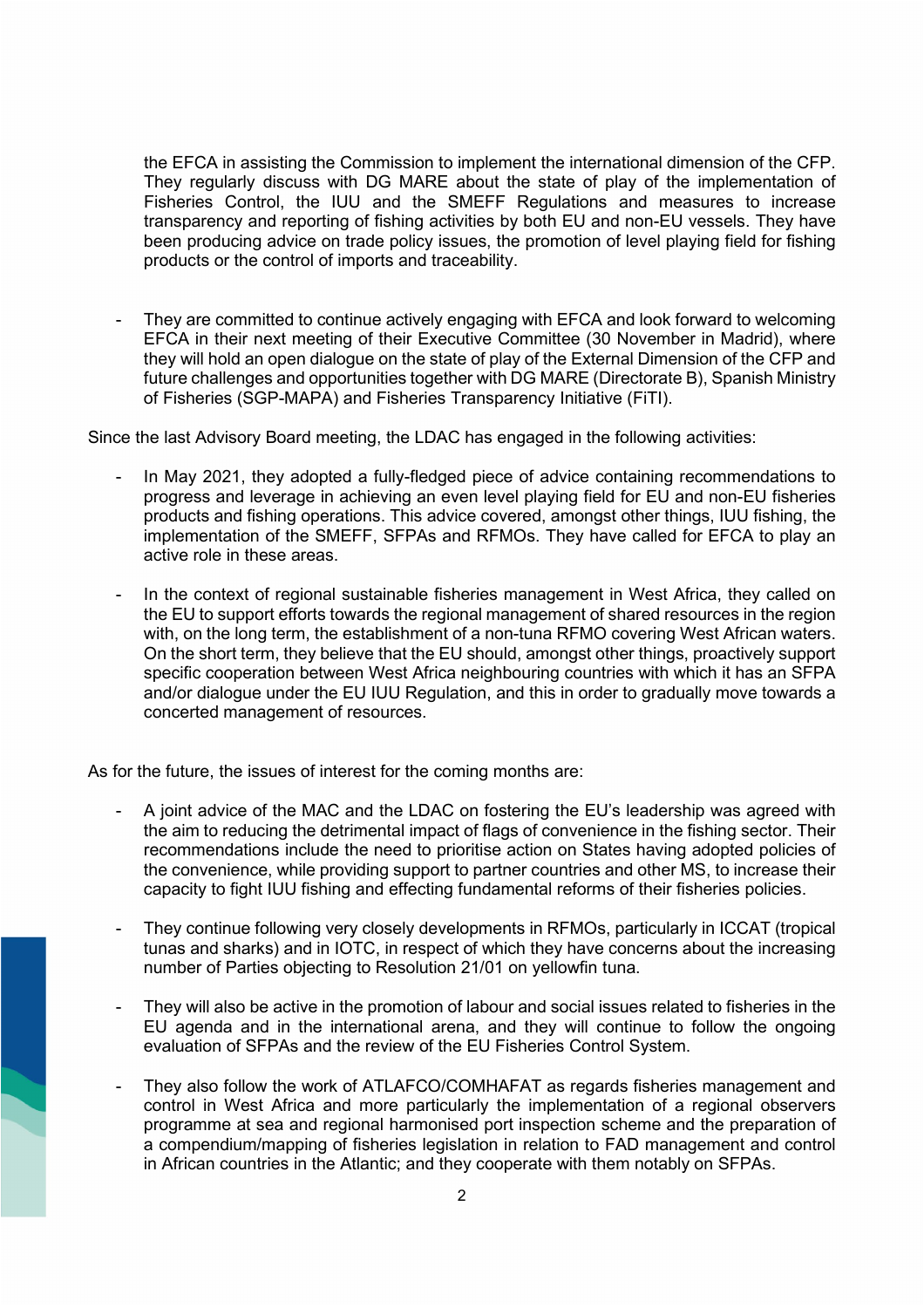- Similarly, they follow the developments of IOC around the EU-funded ECOFISH project for the Western Indian Ocean.
- They remain interested in the developments of the EU funded project PESCAO where EFCA is a relevant actor in relation to the promotion of good governance and coordinated subregional approach to fisheries control.
- They look forward to actively participate and contribute to the third five-year external independent evaluation of the Agency 2017-2022. They were actively engaged in the second five-year external independent evaluation (2012-2016), promoting EFCA's international operations and found that this contribution was duly taken into account.

The representative of the MAC presented the main tasks carried out during the last period:

- Their main focus is the fisheries policies with an impact on the market, but the control is playing a key role when it comes to marketing of fishery products not only in the EU but also outside the EU.
- They produced advice on IUU fishing activities by Ghana's industrial trawl sector and the impact on the EU seafood market. A very significant problem in Ghana's industrial fleet was identified and many of these products, namely cuttlefish, octopus and squid were reaching the European market, having an impact. The MAC recommended to set up coordination efforts and use the tools within the IUU regulation including the carding system to address this situation. As a response, the Commission (EC) promised to intensify the monitoring and exchanges with Ghana and informed them that from 2020 DG MARE has requested EFCA to conduct an analysis of samples of catch certificates and processing statements. This resulted in a yellow card that was issued to Ghana.
- They produced another advice on IUU and the EU biodiversity strategy for 2030. The advice focuses on IUU fishing stating that there are some links between biodiversity decline and IUU fishing activities. The advice is calling on MS for zero tolerance approach against IUU as part of their commitments under their biodiversity strategy. It also aims at ensuring sufficient resources to monitor and manage all types of European maritime protected areas (MPAs), to continue to develop a digitalised catch system, to ensure well enforced traceability covering all seafood products and imported products and better alignment of import control schemes. The EC replied that they fully agree to the zero-tolerance approach which is enshrined not only in the Green Deal strategy but also in the biodiversity one. On the catch system, they are waiting for a legal basis to be adopted. The EC is engaging with stakeholders to make sure that the system functions and operates in practice.
- On Market State cooperation, the EC reminded that the EU has signed joint statements with both the USA and Japan to actively fight against IUU. The EC reminded that funding is available in the new EMFF to provide financial aid to ensure the effective management and control of MPAs.
- On the Brexit advice about control, when it comes to the Brexit Adjustment Reserve, it refers to some of the measures that can be covered by their reserve comprehend support to ensure the functioning of borders, customs and fisheries control.
- The joint MAC/Long Distance advice on the flag of convenience was triggered by the latest EC's report on the implementation of the IUU regulation. One of the challenges described by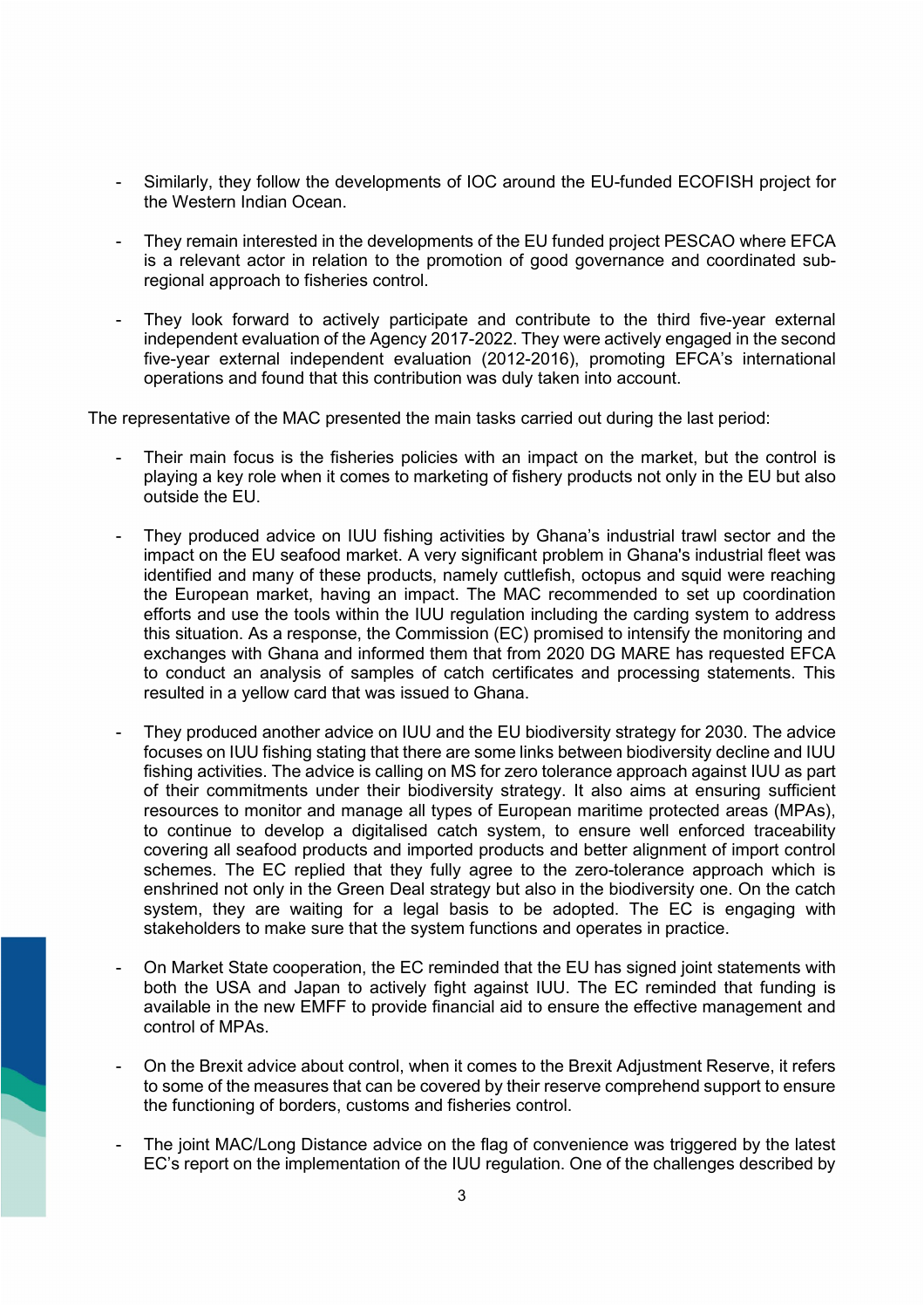the EC relates to non-EU flag state selling their flags to non-EU countries operators, among other issues. The advice focuses on two main recommendations, first to fully implement existing measures designed to close the loopholes offered by non-compliant flags of convenience and finally to use these bilateral relationships with partner countries and international fora to reduce the impact of flags of convenience in fisheries.

The representative of MAC further highlighted that together with the application of the fisheries control they attached a lot of importance to ensuring that the products in the market are legal. Advice has also been given on the carding system.

The EFCA ED stressed the importance of the joint advice on the flags of convenience and looked forward to receiving the advice.

The representative of the MEDAC gave information on the following points:

- She raised their concern for the unauthorised Egyptian fleet carrying out fishing activities especially in the area of the Strait of Sicily, without taking into account the GFCM recommendations. Malta and Cyprus raised the issue last year and the MEDAC sent a letter to the Commissioner. The members of the MEDAC have again raised their concern about this complex situation. Their main concern is that in practice, Northern African countries do not frequently follow the GFCM recommendations on Control. For the Adriatic Sea and the Western Mediterranean area the members are satisfied with the control carried out by EFCA within the JDP.
- Presently, the efforts of the MEDAC are concentrated on a huge amount of draft GFCM decisions that the EC is presenting during the annual session of the GFCM at the beginning of November.

EFCA HoU3 highlighted that in the Egyptian case, a campaign in the Eastern Med, in cooperation with Cyprus, was dedicated last year to detect possible illegal activities. Some sightings were carried out but only for EU vessels and no illegal activities were detected. In the past, some sightings of Egyptian vessels were found and communicated to the GFCM. Attention is being paid to possible illegal activities in these areas. The JDP for 2022 is under preparation and the risk assessment will take into consideration in the risk the possible illegal activities of third countries, and will try to mitigate it with the specific control campaigns. Next year, EFCA hopes to restart cooperation with Northern African Mediterranean countries in control, including the promotion of training of inspectors in those countries.

The North Sea AC representative thanked EFCA for its involvement in their work and informed about the following points:

- They have been working with the Scheveningen Group on the discard plan for the North Sea area, including the southern part, trying to help improving the efficiency of the discard plan.
- Following the recent revision of the regulation of Technical Measures, there is still some work to do. Fruitful discussions have taken place with MS in this respect.
- The Scheveningen group is working on the use of CCTV. The North Sea AC has requested them to be more involved in this project. MS surrounding the North Sea have arranged to select two vessels to have cameras installed on board. At the moment, in Denmark there is a project on the use of CCTV in the Kattegat for some trawl fisheries. He highlighted the usefulness of EFCA´s technical guidelines on the functioning of CCTV and on technical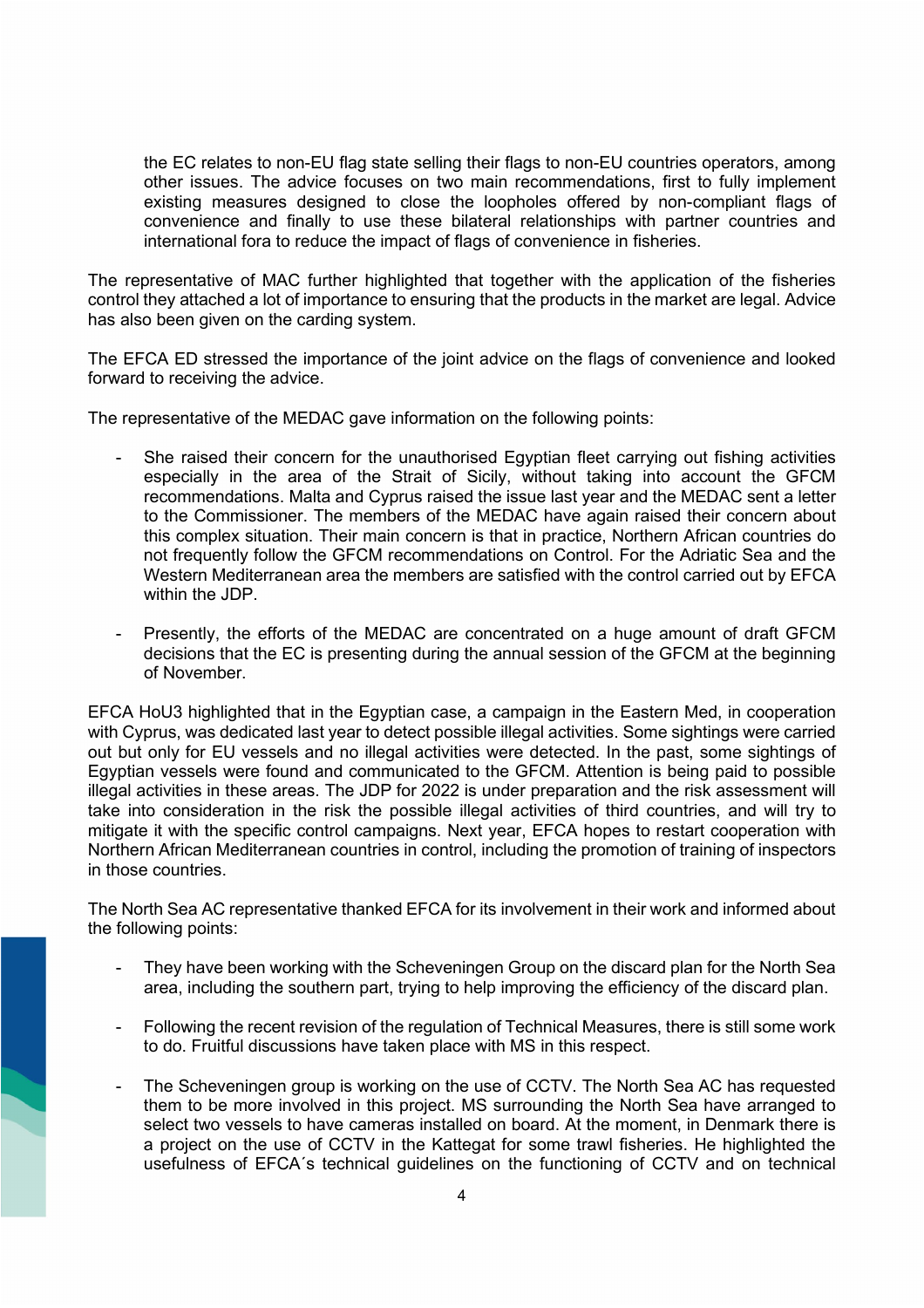requirements for the implementation of REM on board fishing vessels. They have issued a paper on legal aspects, which they are ready to share, but he reiterated that they would like to have a paper on these matters from EFCA.

Brexit has huge implications on fisheries in the North Sea. The UK is issuing licenses to go fishing in UK waters and the conditions of the licenses sometimes change from week to week, which makes very difficult to know what legislation is in force. Some set up at EU level would be beneficial to all.

The ED stated that EFCA is following up very closely the control issues in relation with UK. In relation to the CCTV, EFCA would be keen to receive the Danish paper as EFCA is working on REM and considering the data protection issues. The legislation in each MS is different and is not normally an area that EFCA would go into but it is worth considering.

The representative of the NWWAC focused on the following:

- For a number of years, they have a standing focus group on control. It has been closely following the developments of the control regulation and produced a piece of advice on it in 2018.
- They produce an annual advice on the discard plan for the NWW waters.
- They produce yearly advice on choke species in the North Western Waters. In 2015-2016 they developed a very specific tool for analysing mitigation opportunities. In light of Brexit, they are currently updating it to take into account the new difficulties regarding choke identification and mitigation.
- They produce advice on technical measures. Since July 2021 they have three Working Groups to reflect the changes from Brexit. They address specific issues relating to the geographical areas and they also have a horizontal working group that addresses overall issues, such as the impact of climate change or pollution in the oceans.
- They produced a report on the workshop on the implementation and enforcement of the Landing Obligation which was held in collaboration with EFCA and the NWW MS Control Expert Group in July 2020.
- They held a workshop on 29 September 2021 with EFCA and the Member States Control Expert Group of the NWW on Article 27 of the Technical Measures regulation, the catch composition, mesh sizes and the landing obligation. DG MARE confirmed that fishers have to comply with both the catch composition rules and with the landing obligation. It was agreed that the NWWAC would try find a common approach, possibly with other ACs that might be interested and contact the MS on this issue. They also mentioned the action plan to conserve fisheries resources and marine ecosystems for which the technical measures regulation report will be used.
- As regards the future, the NWWAC is greatly impacted by Brexit as it plays a role in nearly all of their work. Currently they are following closely the technical measures that the UK is implementing in their waters. They are working closely with their Member States on this and on the licensing. Concern is felt across the AC that many of the issues that the NWWAC members have are being pushed into the Specialised Committee for Fisheries and they are not getting any answers because the work of this Committee is delayed. The Committee will start working properly in 2022 and they had expected the work to begin in the autumn of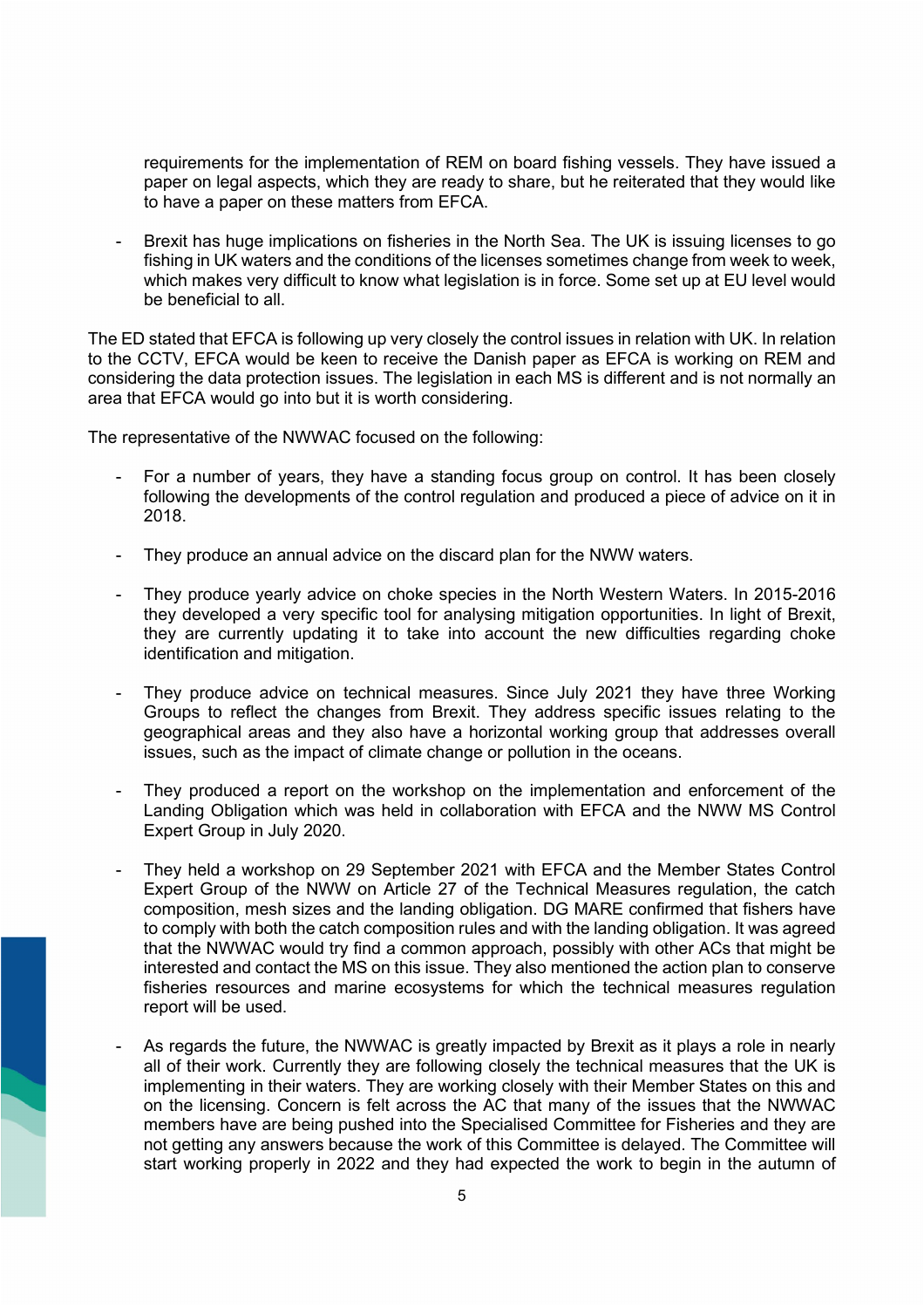2021. They are following up on the control arrangements with the UK after Brexit and have produced a series of questions for the EC on this. The EC sent a reply and the focus group control will follow up on it.

- They are looking forward to a potential meeting with EFCA regarding the NWW JDP where members would like to provide feedback on the risk assessment and they expect from EFCA a general update on the implementation.
- All publications are available on the NWWAC website [www.nwwac.org](http://www.nwwac.org/) in English, French and Spanish.

The ED agreed that the Brexit aftermath is very difficult for everybody and further mentioned that EFCA is always open to have a meeting with the ACs in relation to the JDPs.

The ORAC representative began her state of play by saying that the ORAC was a privileged AC since EFCA ED and the EFCA HoU3 attended their last General Assembly.

She also explained that most fisheries had problems due to the recreational fishing in some areas because it is increasing the number of recreational vessels that fish for commercial proposes. In the French outermost regions, namely French Guiana, the problem of IUU is more significant, since this territory is in mainland (south America) so they have third countries, some as neighbours, that fish illegally in their waters. It is also true for the Outermost Regions that are closer to mainland or other territories. She also acknowledged that they had problems with drifting fish aggregating devices (FADs) around the Atlantic for tuna fishing. They wondered whether they could get help from EFCA.

She mentioned that people were complaining that out of the overall budget distribution for fisheries policy, because few was spent on inspection, and in her opinion, there were maybe enough regulations but not enough control measures.

She also referred to the recommendations produced on IUU in the Outermost regions, on Control in recreational fishing and on FADs in the context of the conservation and management of Atlantic tuna.

The ED commented that even without a mandate to be active through a JDP in the operational areas, EFCA would still be able to assist in training inspectors and with the provision of support to the Member States concerned on their request.

The HoU 3 thought that the participation in the ORAC meetings permitted to know directly what the situation was. He also informed there were some areas in which EFCA needs a mandate by the Commission to be active.

The LDAC representative intervened about the sightings of non-EU vessels engaged in IUU activities just to inform that the LDAC had been following quite closely the implementation of the IUU Regulation and the carding system, and also the related performance analysis in RFMOs. They were trying to be more pragmatic to focus that advice on a country-by-country basis and see how to cooperate with those countries. He stressed that LDAC has been discussinga possible issue linked to illegal gear used by some vessels with Moroccan flag, and they were quite adamant to do some advice on it. He explained that many of their fishers and NGOs had seen a lot of large-scale pelagic driftnets in ICCAT regulatory area which is an internationally forbidden practice ruled by an UN resolution.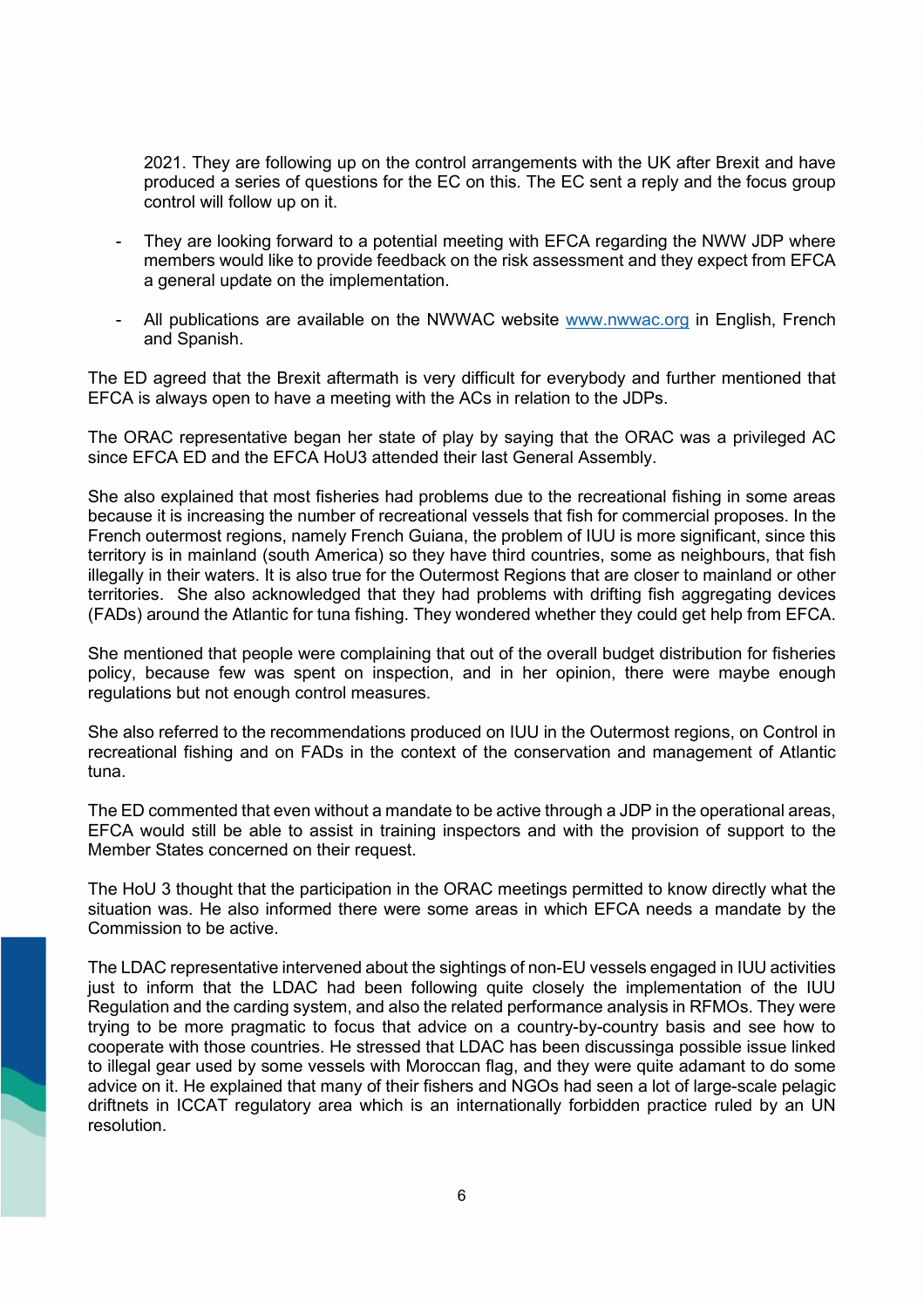The PELAC representative referred to the difficult for the PELAC after the situation with COVID. However, they maintained meetings and focus groups on topics such as post Brexit, climate change, control regulation, technical measures management, or recovery plans on the different species managed by the PELAC, the green energy impact on commercial fishing stocks, landing obligation and discards. They worked closely with scientific bodies to improve knowledge about fisheries.

PELAC was working internally on the possibility of collaborating with the ex-UK members to see the possibility of maintaining contact with them by promoting a focus group or inviting them to participate at some meetings. PELAC also sought a certain reciprocity which, for them, would be important for the fisheries.

PELAC stressed the need to continue with the good collaboration between the agency and the ACs, and the importance that EFCA staff members could continue to attend their official meetings.

PELAC shared the recommendations produced on IUU in the Outermost regions, on Control in recreational fishing and on Fish aggregating devices in the context of the conservation and management of Atlantic tunas.

The ED thanked him for his presentation and confirmed the importance, both for the advisory boards and for the agency, of maintaining an excellent relationship and collaboration with the ex-British members.

The SWWAC's representative introduced their state of play by saying they are having their meeting in Santiago de Compostela, and maybe EFCA could attend.

This year SWWAC was able to keep with their usual agenda on ICCAT meetings, especially the bluefin tuna with the MEDAC, on the policy statement and socioeconomic issues within the sector.

They had several new topics, like the dolphin bycatch in the Bay of Biscay, which had been an important issue for the last two years and they have now published advice.

Under the petition from their French Members, they also published some advice on red lobster. The issue was the lobster size difference between the Member states in particular France, Spain, and Portugal. The SWWAC had been asking to have the same size for everyone in their area, but they were still waiting for an answer from each Member States.

The ED supported the importance of the good relationship between the agency and the advisory boards as they could be like eyes and ears on the ground hearing what was going on and where the most serious issues were. The ED raised the point regarding the different minimum sizes in the Member States but stressed that this type of problems would be outside the mandate of the EFCA.

The BSAC representative stated they had had a very close cooperation with EFCA. The latest action was a special session in May 2021 with EFCA focusing on control issues relevant for the Baltic Sea, with discussions on salmon on eel and the problems with the by-catch quota.

BSAC highlighted the main issue is that they have very limited quota available, and they are operating with by-catch quota so that that provides them with a certain situation in terms of control. Unfortunately, it would look like 2022 would be another year where they would be dealing with very small quotas. BSAC appreciated on what was done in terms of cooperation between EFCA and the national authorities.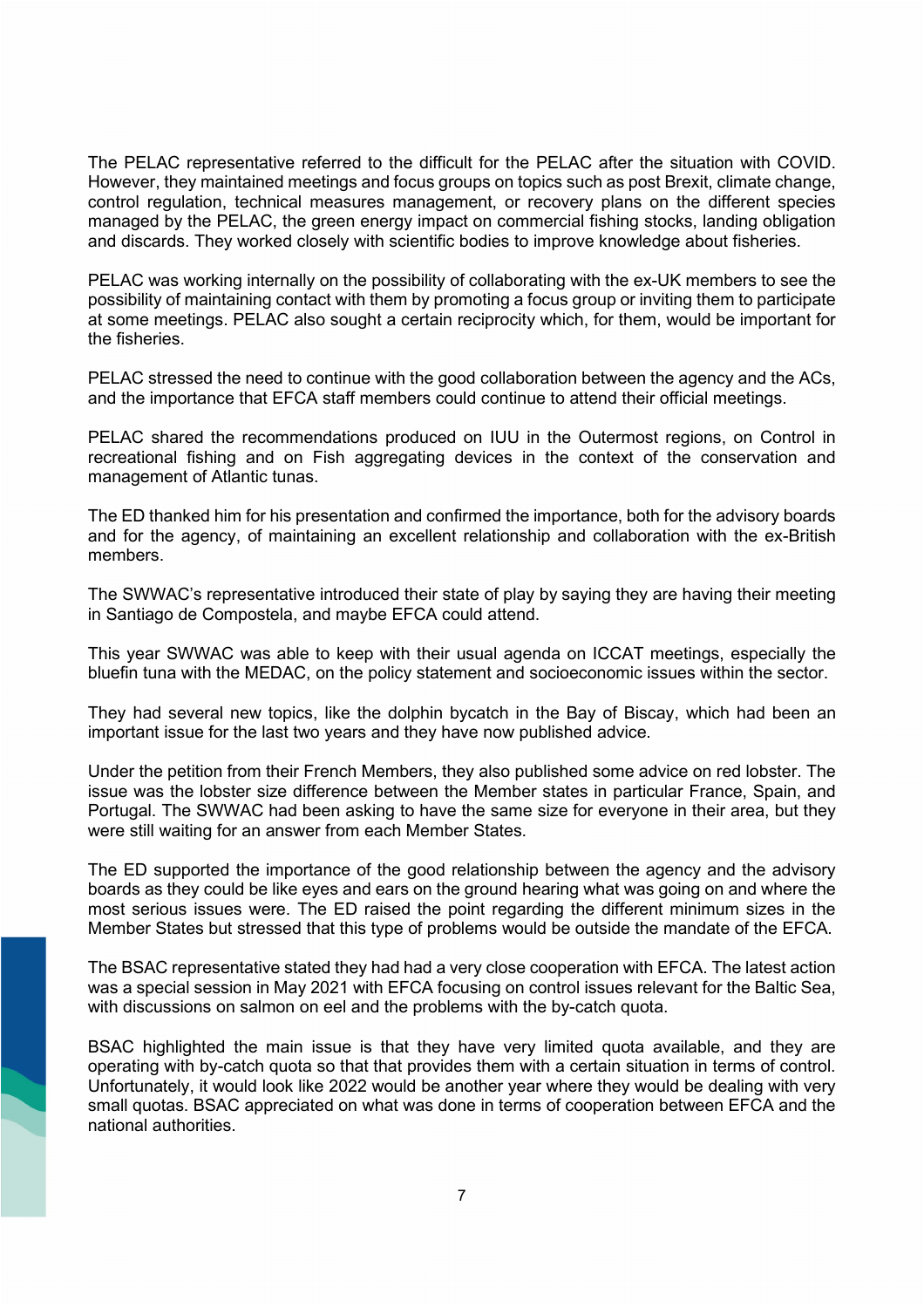Finally, BSAC warmly thanked the interest of EFCA in their work on the reviewing the CFP and the participation of EFCA staff in this process.

The ED thanked the representative of BSAC and stated that EFCA was aware of the critical situations in the Baltic, and that this was part of their joint deployment plans (JDPs) and the ongoing planning. She also thanked the compliments to EFCA and thanked the team for their work in collaboration with the national authorities on some of the controllable catches.

The representative of the BISAC explained that due to the poor pandemic situation in their country, the Black Sea Advisory Council had to repeatedly postpone the joint meeting on fisheries control with the national fisheries and aquaculture agencies in Romania and Bulgaria.

She mentioned the landing obligation as a topic of relevance to EFCA, since most of the interested parties had asked for better communication and information on the landing obligation in the Black Sea. In addition, BISAC held an additional meeting devoted to turbot fishing and the change of the prohibition period which the Advisory Council supported for the current year but had requested intensive studies for next year.

She also mentioned two new topics on their work program: recreational fishing and aquaculture. About recreational fishing, she informed they had felt the need to better collection of the data. Moreover, there should be better control over the quantities fished within the framework of this recreational fishery.

She underlined the need for a joint meeting with the authorities in Member States and the EFCA, a long-awaited meeting in the Black Sea.

The ED thanked the BISAC representative for her presentation and confirmed the very good working relations thanks both to the proactivity in the Member States and to the very good working team within the EFCA and that this could be seen during the JDP Steering Group meeting with Bulgaria and Romania.

The ED said it would therefore be very important to work closely together to resolve the issues. Regarding the aquaculture, although it was an important issue, it did not fall within the mandate of EFCA.

# **2. EFCA's Annual work programme 2021 implementation**

The ED gave the floor to the EFCA Head of Unit Coast Guard and International Programmes and Deputy Head of Unit EU Waters and North Atlantic, who presented the implementation of the Annual work programme 2021:

- Joint Deployment Plans
	- Preliminary figures of inspections and suspected infringements for 2021 were displayed
		- Mediterranean Sea and Black Sea JDP's update:
			- In the Mediterranean Sea, the BFT campaign was coordinated virtually between May and July.
			- In the Black Sea JDP, it was implemented the multipurpose maritime operation in the Black Sea that enhanced the inspection capacity.
	- Cooperation with UK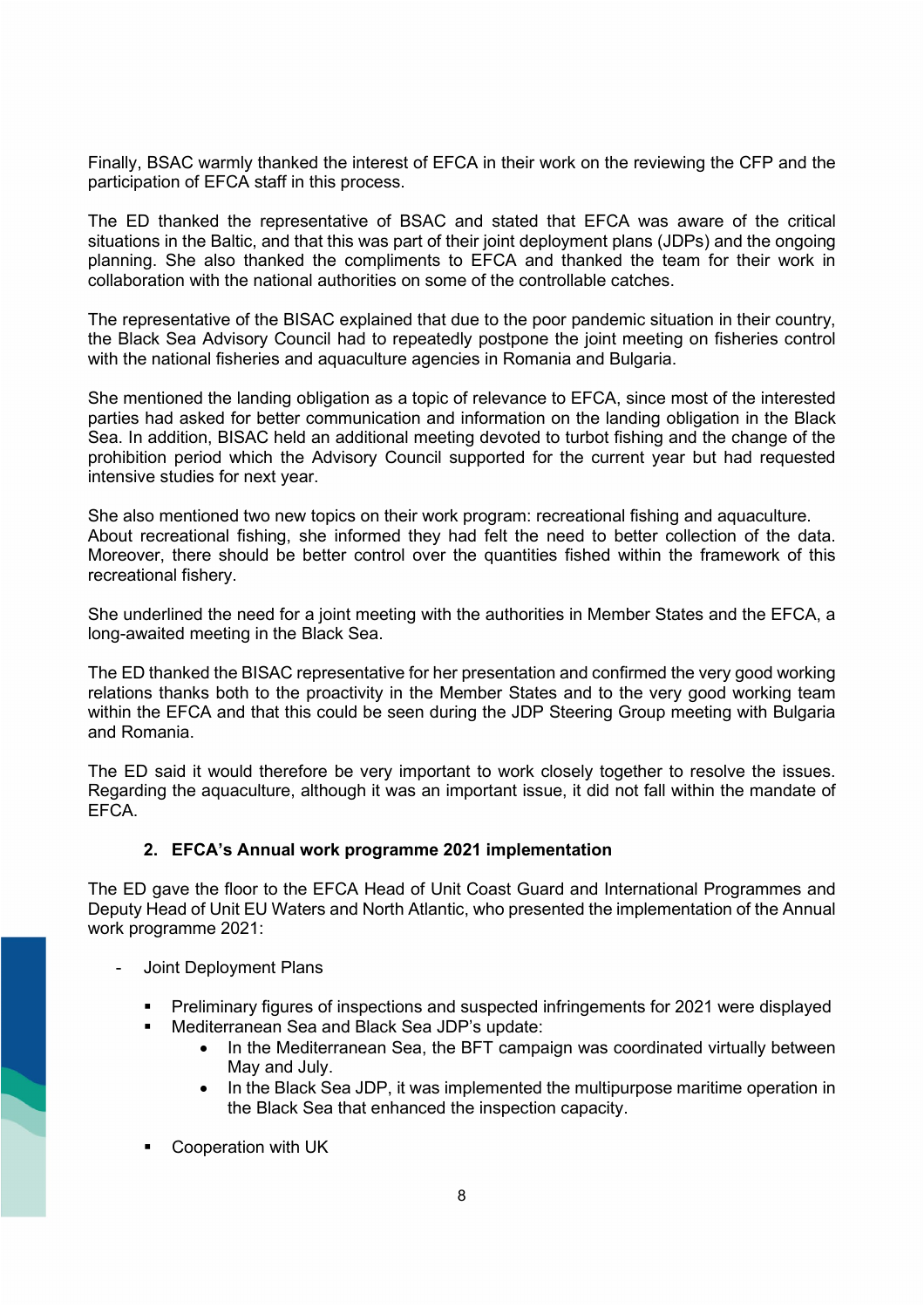• A virtual coordination network for the WW and NS was established in 2021 chaired by the EFCA and having as members the MS of the two JDPs. The primary objective of the network is to have a situational awareness picture to MS of activities impacted by the UK departure. The group analyses the diversions of the technical measures with the UK, examines the licence conditions and informs the control authorities at MS level. It also supports to Coastal States MSC working group on pelagics and to UK /Norway/EU MSC group for the NS shared stocks. In 2021 un updated risk assessment related with Trade and Cooperation Agreement has been performed.

The NWW AC representative enquired whether it would be possible for the ACs being directly concerned by the works of this network, to have access to some of the information such as legislation or publications that are shared with the MS. NWWAC further wondered if it would be possible for the ACs to participate as observers in some of the workshops in order to better share information with their members.

The ED replied it needed to be considered internally and would get back on that.

- Implementation of Remote Electronic Monitoring
	- REM pilot projects by Regional Groups: Two projects have been endorsed by the High-Level Groups of BALTFISH and Scheveningen. In North Western Waters, the REM pilot project operational plan is being finalised for presentation to the HLG.
	- EFCA has received requests for assistance: On national projects from DK, IE and CY; on the use of REM in NAFO for vessels with repeated serious infringements and on a pilot project for shared pelagic stocks in the NE Atlantic.
- EFCA is in the process of reactivating the REM WG: a Plenary Group is planned and will be composed of representatives of all MS and the EC, there will be subgroups by region with the MS involved in REM pilot projects. EFCA will report to the CEG and EFCA JDP SG.
- European cooperation on Coast Guard state of play
	- The Coast Guard Practical Handbook was adopted in July 2021 by the Commission, and will be keep updated by EFCA in cooperation with Frontex, EMSA, the Commission and the MS. A contribution agreement is close to be finalised with DG MARE to provide resources to EFCA to put it in practice.
	- The annual strategic plan was adopted by the three agencies and included as part of the EFCA SPD 2022.
	- In the European Coast Guard Function Forum, in cooperation with Croatian authorities in November there will be a seminar on modern control technologies.
	- The cooperation with other agencies (EU SatCen, ESA and EUSPA) is being formalised to promote activities and cooperation in areas of new technologies of fisheries control.
	- EFCA has continued the cooperation with the EC and MS in the international dimension and the fight against IUU fishing. EFCA has been cooperating and participating with the EC and the MS in the ICCAT and GFCM related meetings and giving continuous support to the EC and MS in the implementation of the IUU Regulation, also in some specific cases and missions related to UK.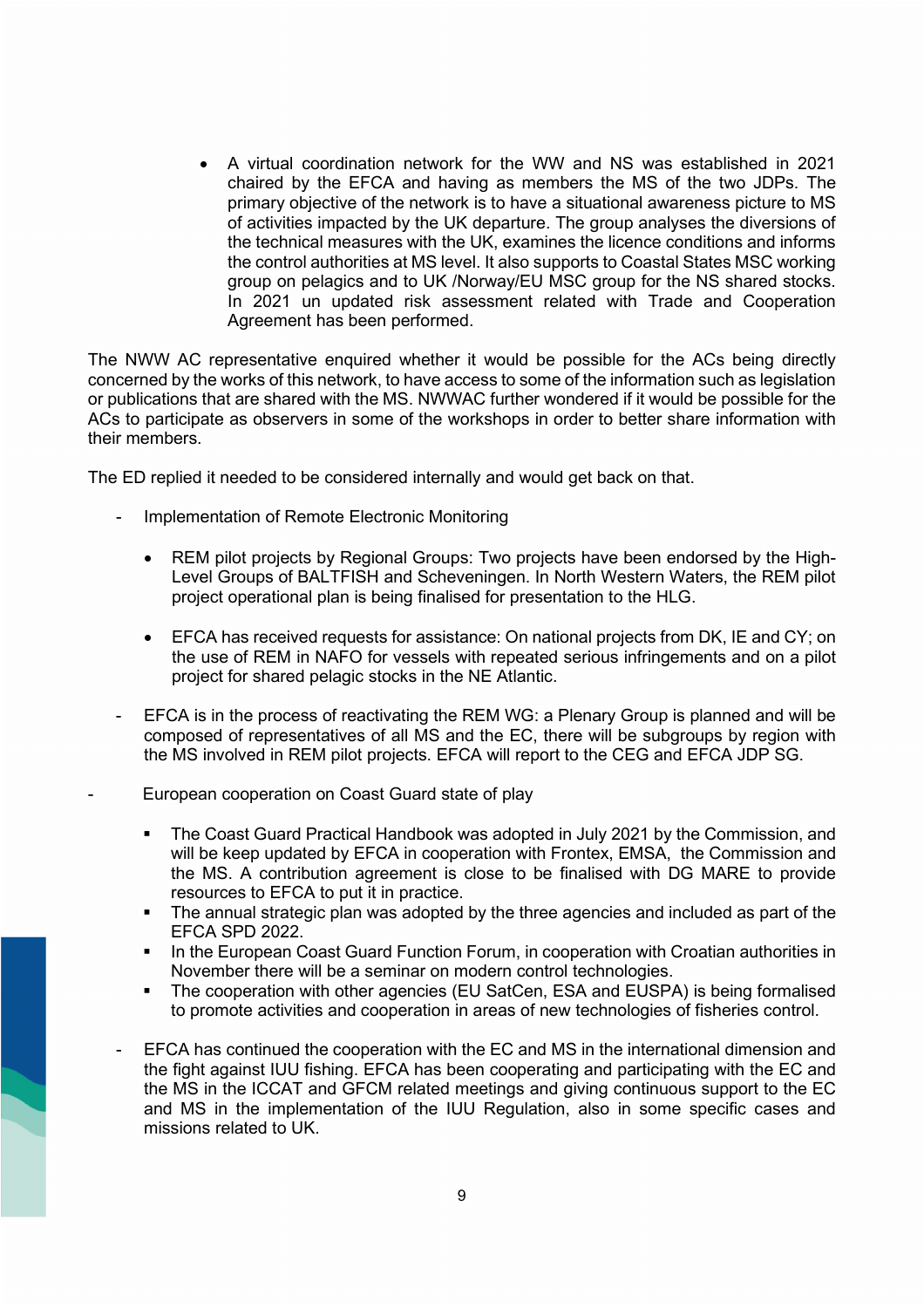- On PESCAO, the contract was due to expire in 2022, but arrangements are on-going to extend the contract for 1 year more until 2023. EFCA will receive additional funds that will permit to continue promoting activities also to cooperate in the operations and providing aerial support in these areas. In 2021 EFCA has given support in two joint control operations of the SRFC, including aerial surveillance. EFCA is also supporting the FCWC to set up an FMC applicable to all the countries in the organisation.

For 2022 there are other international projects envisaged:

- e-fishmed, a virtual regional academy for the Mediterranean: EFCA is working on a contribution agreement with the EC that will allow to work with the Northern African countries and MS during three years.
- Support fisheries control in Algeria, discussions are in progress for a contribution agreement with the EU Delegation in Alger. The role of EFCA will be to improve the legislation and VMS installation in the Algerian vessels and update of the FMC.
- Project ECOFISH, discussions are on-going with the IOC for a service contract to support several areas of the project.
- Chartering of control means by EFCA:

Due to the increase of funds in 2021, EFCA has moved from one to two patrol means chartered: the Lundy Sentinel will operate until 2022 and the OPV Aegis has been chartered until March 2022. An open call for tender for three vessels is in progress. On air surveillance, discussions are on-going to use of aerial means for fisheries control.

Pool of Union inspectors

EFCA has requested MS to assign EU inspectors to be deployed at EFCA OPVs. The MS will decide on long-term assignments or short-term ones. There will be SNEs that will act as Union inspectors when on board of EFCA OPV. The reply from MS is positive and EFCA is encouraging them to confirm their interest in the establishment of this pool, whose members will not only be deployed at EFCA OPV but will also work in EFCA's coordination centre, which will be a good opportunity for capacity building, level playing field and share of experience.

The ED remarked that the most significant challenge for 2022 is the increase of the chartered means and in resources and projects.

The representative of LDAC asked for more detailed information on the state of play of the regional fisheries monitoring control centre in West Africa.

The HoU3 replied that EFCA collaborates with two fisheries management regional sub-committees in the area of PESCAO, namely the SRFC, which is more advanced in the operational joint activities, and the FCWC, who aim at launching a regional fisheries monitoring centre in Ghana. The role of EFCA has been to support the FCWC for the tender process and for the creation of the standard operational procedures.

EFCA may also support the preparation of a scheme for regional observers. There are running contacts of the FCWC with COMHAFAT. The FCWC will not have an additional year to finish the project but if EFCA has the budgetary means, it will be able to support both organisations to progress on this joint effort.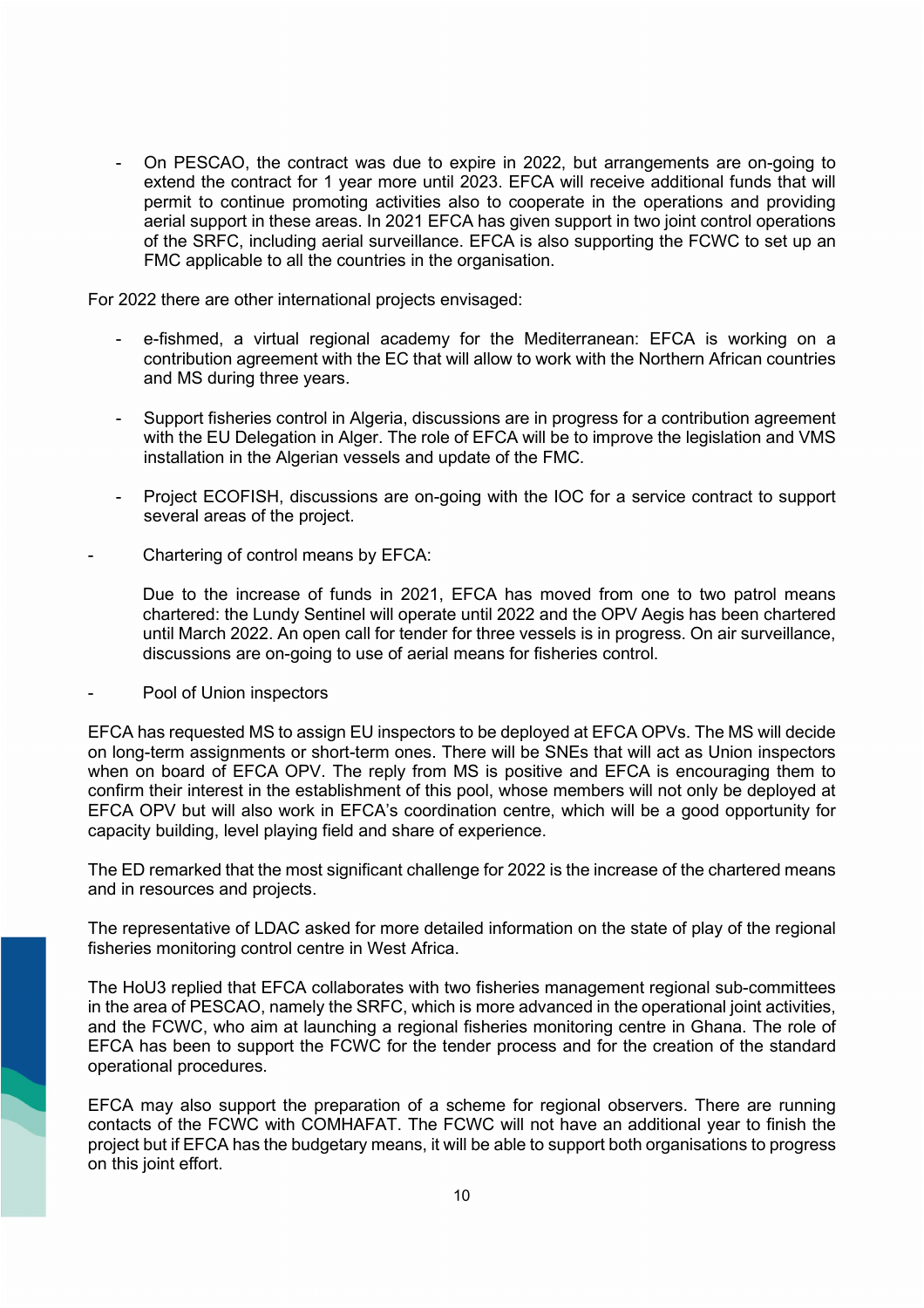The Head of Sector JDPs and Regional Cooperation referred to the REM WG and related work, stating that the legal aspects of the data would be one the issues to be addressed according to the terms of reference of this working group. As mentioned by the EFCA ED, it is a very complicated issue that depends on national legislation in most cases. This working group will be reporting to Control Expert Groups and to JDP SGs and it will keep the ACs informed of the progress made through EFCA's regular participation in the ACs meetings.

In addition, EFCA is updating the evaluation of compliance with the landing obligation with the different regional groups and will be probably organising some joint meetings with the ACs, scientific groups, the EC and interested stakeholders to present the results in the summer 2022 for some regions for the period 2018 to 2020.

### **3. EFCA's draft Single Programming document: Multiannual work programme 2022- 2026 and Annual work programme 2022**

The Head of Sector Policy and Communication presented the consultation cycle of the SPD. The SPD covers a 5-year period (2022-2026), the first draft was adopted in October 2020 by the Board, and then EFCA took into consideration the comments from the Commission's opinion received in June 2021. EFCA had streamlined the document, limiting the number of the KPIs, and making a direct link between the multi-annual objectives and the areas of intervention so the structure is clear for everyone. EFCA set up a task force from the Administrative Board to work in the KPIS. Moreover, EFCA followed the new template and guidelines proposed by the Commission for the different agencies for their programming documents.

| <b>Multiannual objectives</b>                                                                              | <b>Areas of Intervention</b>    |
|------------------------------------------------------------------------------------------------------------|---------------------------------|
| 1. Enhanced coordination of fisheries<br>monitoring control and surveillance                               | <b>Operational Coordination</b> |
| 2. Promote compliance through an effective<br>and harmonised application of Union<br>inspection procedures | Assistance to Cooperation       |
| 3. Assist the EU in its international dimension<br>in accordance with article 30 CFP Regulation            | International Dimension         |
| 4. Provide operational support to national<br>authorities in Coast Guard functions                         | EU cooperation on Coast Guard   |

The annual objectives had been broken down in the Annual work programme for 2022 which could be listed as follows

#### a) Operational Objectives:

- 1. Effective coordination of joint fisheries control operations
- 2. Development of methodologies and fisheries information systems in support of MCS activities
- 3. Development of training on MCS activities
- 4. Analysis for the weighing process of fisheries products in the Member States and strategy
- 5. Support the EU in the implementation of the external dimension of the CFP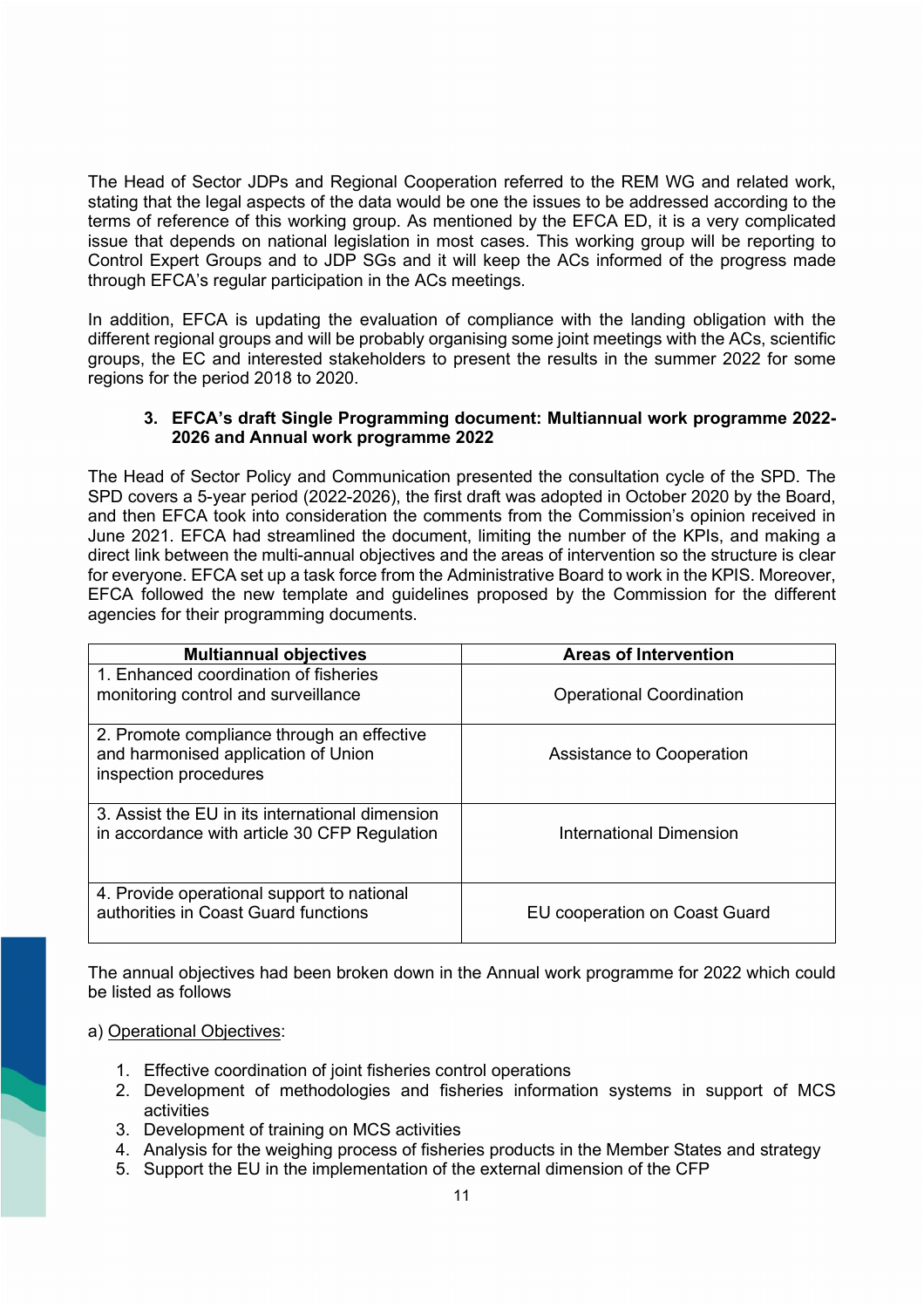- 6. To strengthen compliance through the implementation of EU international projects as regards fisheries monitoring, control, and surveillance
- 7. Support to fisheries control and other national authorities working in the field of Coast Guard functions
- 8. Implementation of the Project on the Coast Guard handbook and the results of the Coast Guard qualifications Network

The operational activities could only be supported by an efficient administration and horizontal tasks:

#### b) Horizontal tasks:

- 9. Promote a culture of compliance of the Common Fisheries Policy and foster the European Union value
- 10. Ensure the smooth and secure functioning and availability of administrative and operational applications
- 11. Ensure sound management and efficiency in key governance and administrative processes

In the framework of the implementation of the Trade and Cooperation Agreement with the UK, and in order to provide the necessary operational capacity for assisting the Member States and the European Commission in the monitoring, control and surveillance of fisheries as required by CFP, EFCA had received additional resources from the EU Budgetary authorities for the coming year, described in the following points:

The increases reflected:

- $\triangleright$  In the staff expenditure, 16 new establishment plan posts (4 already granted under 2021 budget) and 6 external staff (2 already granted in 2021)
- $\triangleright$  In the administrative expenditure, an increase of 4.6% due to the overhead expenditure increase forecasted
- $\triangleright$  The operational budget would increase by 61% in 2022 in respect of 2021 budget. The reinforcement of the chartering means, as well as the additional investment in the operational information systems of EFCA required additional resources. The increase caters for the new charter contract of 3 offshore fisheries patrol vessels (1 vessel up to 2021).

In addition, that work programme would also include:

- $\triangleright$  the three projects assigned to EFCA by DG MARE and subsidised by grants under the European Maritime Fisheries and Aquaculture Fund (EMFAF):
	- The virtual regional training academy on fisheries control and inspection (e-fishmed)
	- The coast guard qualifications network and the CGF handbook
	- Study on the weighting process of fisheries products
- $\triangleright$  A new project for the cooperation with Algeria
- $\triangleright$  The extension of the existing PESCAO grant

The presentation concluded presenting the agency's budgets for the year 2022 (€35 634 297).